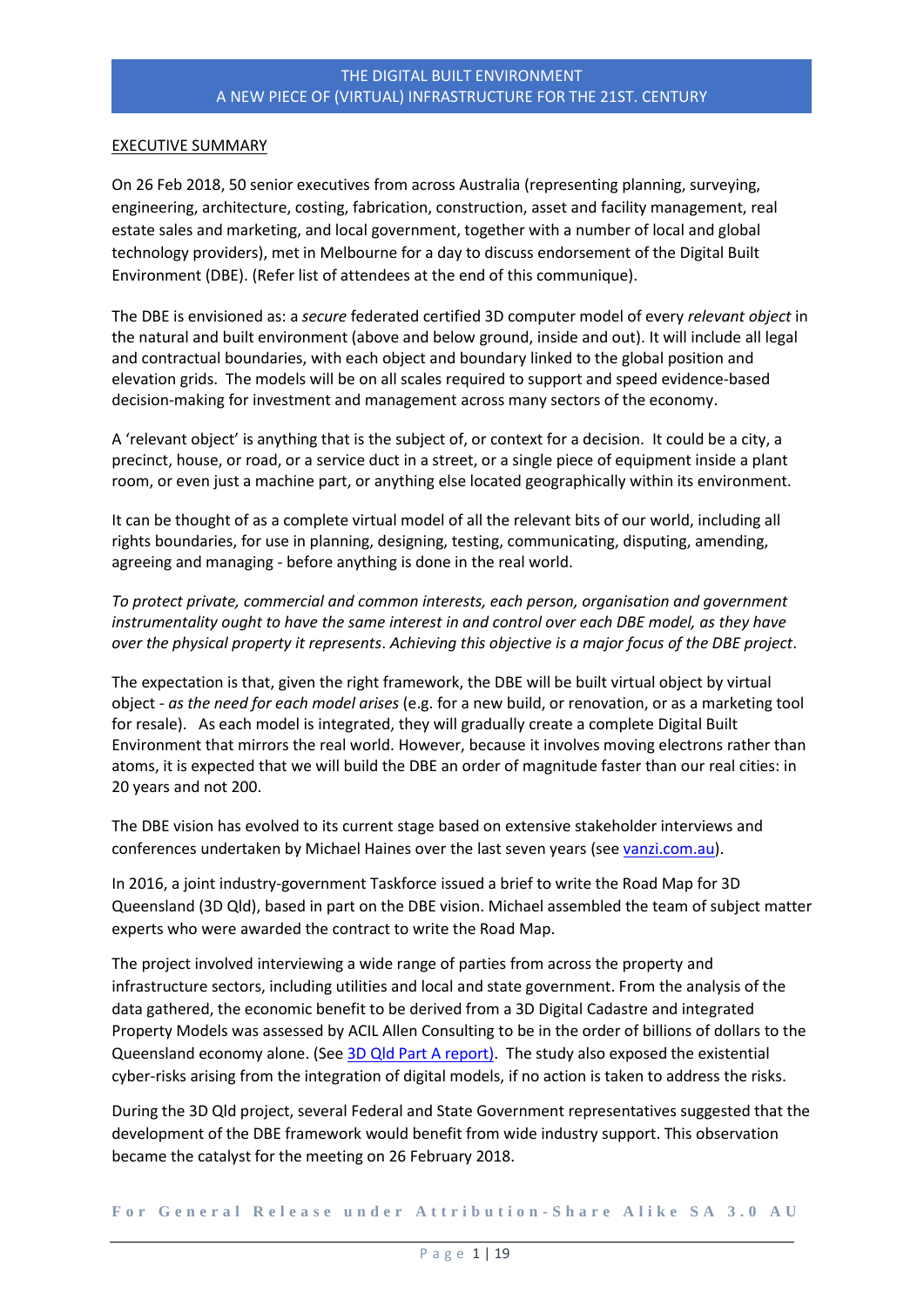# THE CASE FOR ACTION

## *To Mitigate the Risks*

Right now we have ad hoc development of the virtual world at a project level, with no clear framework for managing the inter-organisational or jurisdictional risks.

Trust is becoming a major concern. Daily we see reports of claimed fake data or news, or unauthorised access somewhere across the globe. Even more worrying, already cities are being held [hostage from cyber-attack,](https://www.nytimes.com/2018/03/27/us/cyberattack-atlanta-ransomware.html) even without the degree of integration that is coming. If done poorly on an ad hoc basis, the integration of public and private models with sensors linked to our utility grids will create a whole new cyber-attack surface that has the potential to bring our cities to a standstill. In the absence of a secure framework, these risks will grow exponentially, as more and more models are created and linked haphazardly by individuals and organisations for their use, without regard for the wider impacts.

Cyber-risk is in part a technology problem relating to the Internet of Things. But it is also one of 'governance' relating to our rights of access, use and trade in the virtual world, where we have competing private, commercial and common interests, the same as in the real world.

To maintain security and protect our interests, we need to know who people are (as well as their roles and especially the permissions that go with their roles) before we give them access.

#### *To Reduce Complexity*

We also face an ever-growing list of new laws, regulations and contract terms governing the virtual world that differ from organisation to organisation and jurisdiction to jurisdiction, which also differ from our real-world property rights! Should this trend continue, the added complexity and cost does not bear thinking about.

#### *To Enhance Competition*

It is a truism that markets work best when the rules are clear, and each person knows their rights. By establishing a common governance framework (that reflects each party's real-world private, commercial and common interests in the property that the data represents), the DBE also offers the opportunity to enhance competition in the supply, storage and representation of good quality data at least cost. Here, 'good quality' refers to 'fit for purpose', with appropriate certifications and metadata to support it. Open standards will further enhance competition.

#### *To Realise the Benefits*

By simplifying our rights of access, use and trade in 3D data, the DBE will not only enhance security, but stakeholders have also said it will facilitate:

- a) the sharing and re-use of data by different parties on different projects, and
- b) decision-making by broad groups of people (who often lack technical expertise)

Currently, good quality data cannot be used simply because: those who need it don't know it exists, or their rights of access to it are not clear, or it is not in a format they can read. A common framework, combined with open standards for sharing data across projects offers a simple way to alleviate this problem.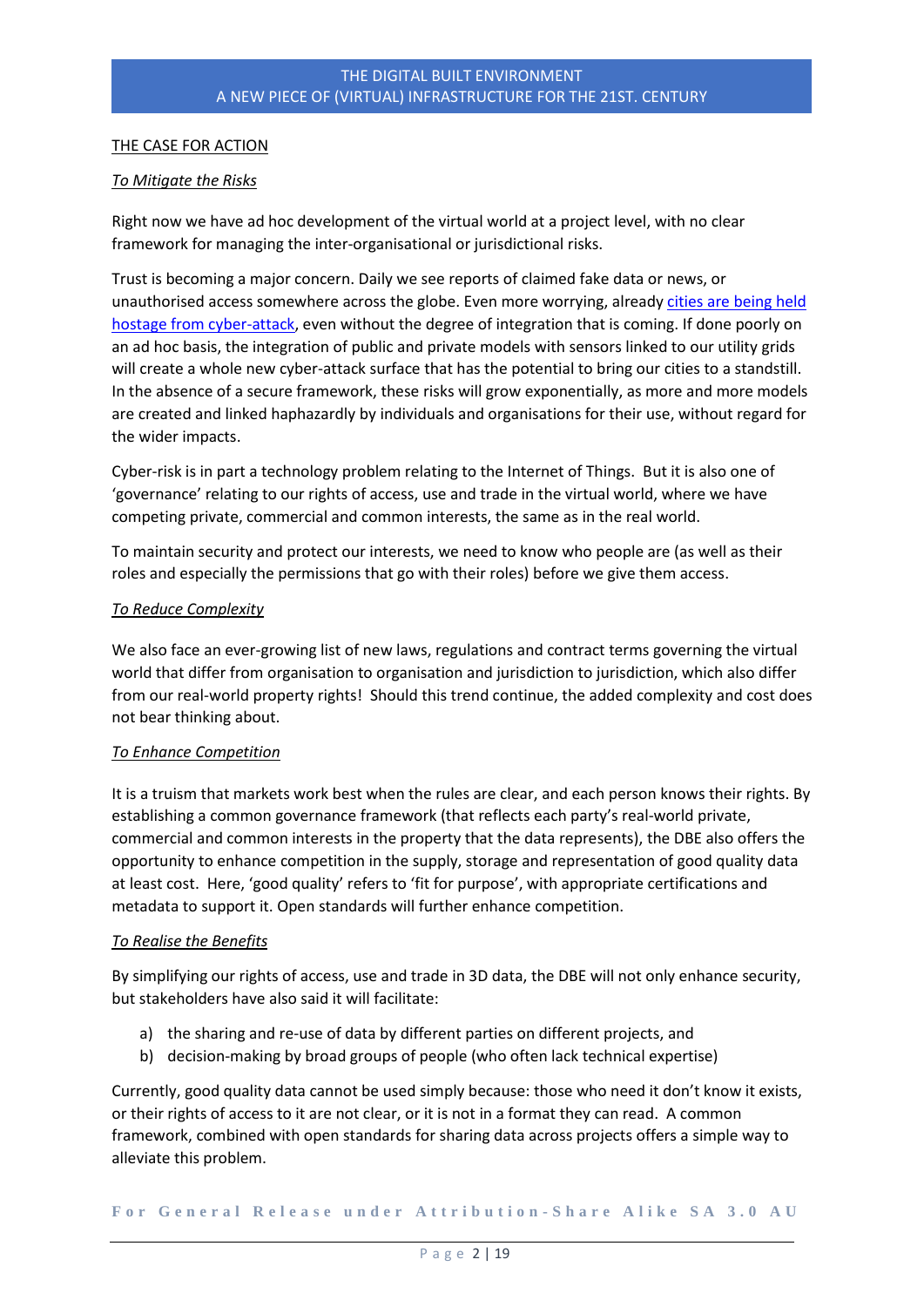People naturally understand 3D representations far better than having to digest hundreds of pages of reports accompanied by 2D diagrams and perspectives - speeding agreement for action in the real world at much less cost, with much less risk, delivering billions of dollars of benefit to the economy.

#### SUMMARY OF THE WORKSHOP

The morning involved a recap of the progress to date that resulted in this workshop being run. The afternoon focused on a Q&A interactive session using an online tool, downloaded by each participant present to enable the facilitator to gather real-time feedback from the whole audience. The Q&A covered some 35 questions with over 30 pages of responses captured that will be used in advancing the development of the DBE.

#### *DBE Importance and Urgency*

At the day's end, participants indicated their view that the DBE was both important and urgent.`



#### CLICK in QUADRANT where you would place the DBE from: Low to High IMPORTANCE on the X axis, and low to high URGENCY on Y axis

*Tangible Value Identified*

|                                     | <b>Responses</b> |
|-------------------------------------|------------------|
| Planning & Building Approval        | 40               |
| <b>Buying and Selling</b>           | 27               |
| <b>Renovation &amp; New Build</b>   | 24               |
| Asset & Facility Management         | 20               |
| Emergency                           | 20               |
| Maintenance (Painting, etc.) Quotes | 20               |
| <b>Construction &amp; Trades</b>    | 19               |
| Surveying and Site Set Out          | 19               |
| Finance & Insurance                 | 17               |
| Keeping Track of Data x Object      | 13               |
| Leasing                             | 13               |
| Furnishing & Decorating             | 12               |
| Health & Safety                     | 12               |
| Internal Way Finding & Logistics    | 9                |
| Other                               | 5                |

Besides the value identified for government and business generally, participants also saw value in the DBE for their own home and/or business use (to varying degrees) as indicated by the number of responses

**F o r G e n e r a l R e l e a s e u n d e r A t t r i b u t i o n - [S h a r e A l i k e S A 3 . 0 A U](https://creativecommons.org/licenses/by-sa/3.0/au/)**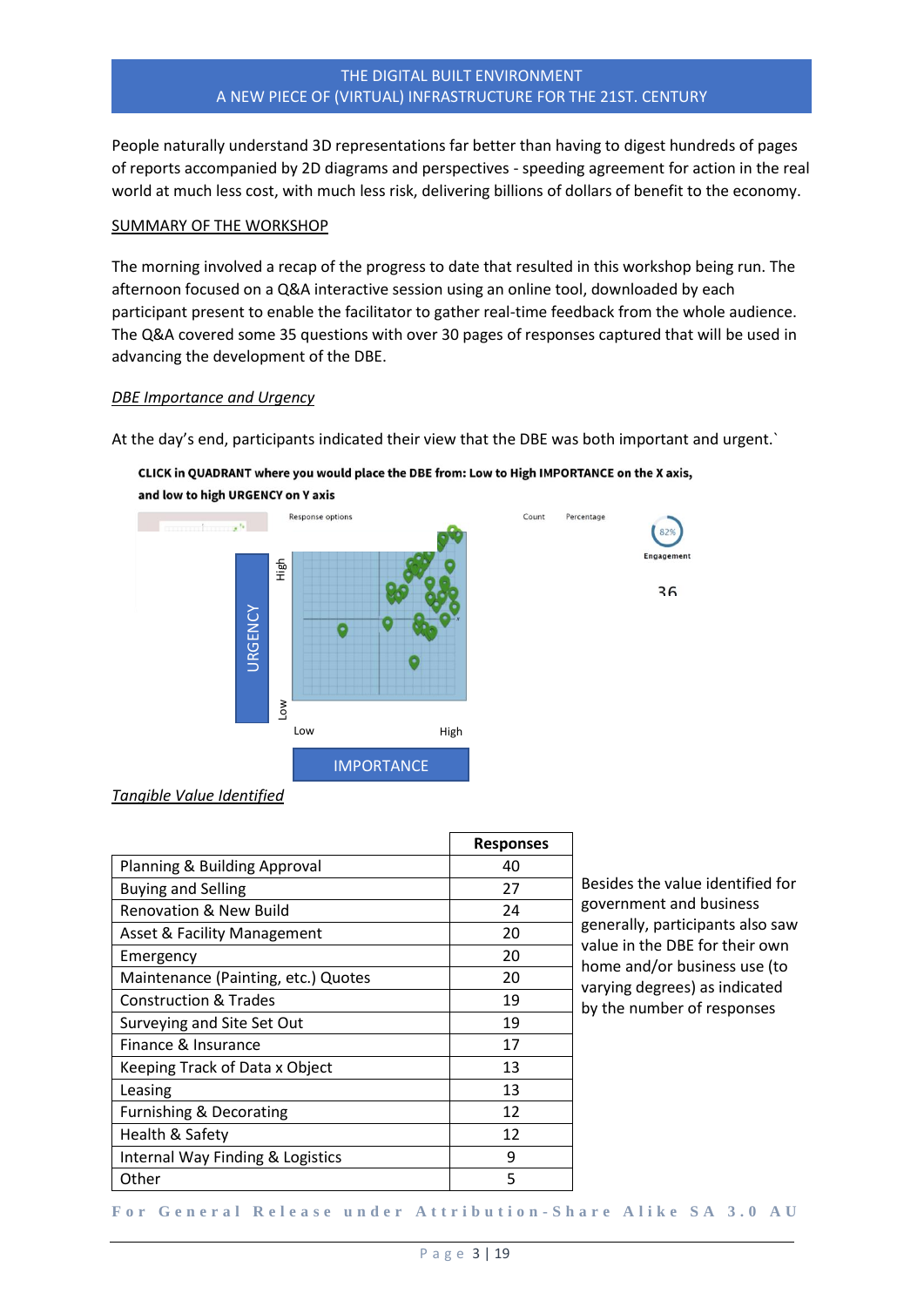## *Identified Elements of the DBE being Developed by Industry and Government:*

- 3D Physical Attributes of each Relevant Object in Digital Form
- Data relating to each Relevant Object in Digital Form
- 3D Legal and Contractual Boundaries relating to the Real World in Digital Form
- Associated Laws, Regulations and Contract Terms relating to each Boundary in Digital Form
- Geo-references of each Relevant Object and Boundary tied to the Global Position and Elevation Grids
- Technology to securely capture, store, share and model the Data
- Standards governing 'interoperability' (and Translation tools in their absence)
- Standards governing 'security protocols' for devices and systems.

All the above are being worked on by industry and government to some extent, both locally and internationally.

# *Key Challenges Relate to Missing Elements of the DBE:*

- Governance Framework covering rights of Access, Use and Trade in the \*Designated Data
- Authorised Entities Identified to hold and share the \*Designated Data, subject to the Framework
- Identity, Role & Permissions of each person based on real-world Legal and Contractual rights
- Business Model to pay for the Infrastructure of the DBE
- Business Processes to Certify, Use and Maintain the Data

\*Designated Data means any data a person chooses to lodge as part of the DBE.

The project aims to deliver these missing pieces through a collaborative process across industry and government. In the process, it will encourage the development of common standards.

It is intended that the DBE Framework is established as a piece of common infrastructure, with private and commercial participation undertaken on a voluntary basis to achieve the identified benefits and mitigate the recognised risks.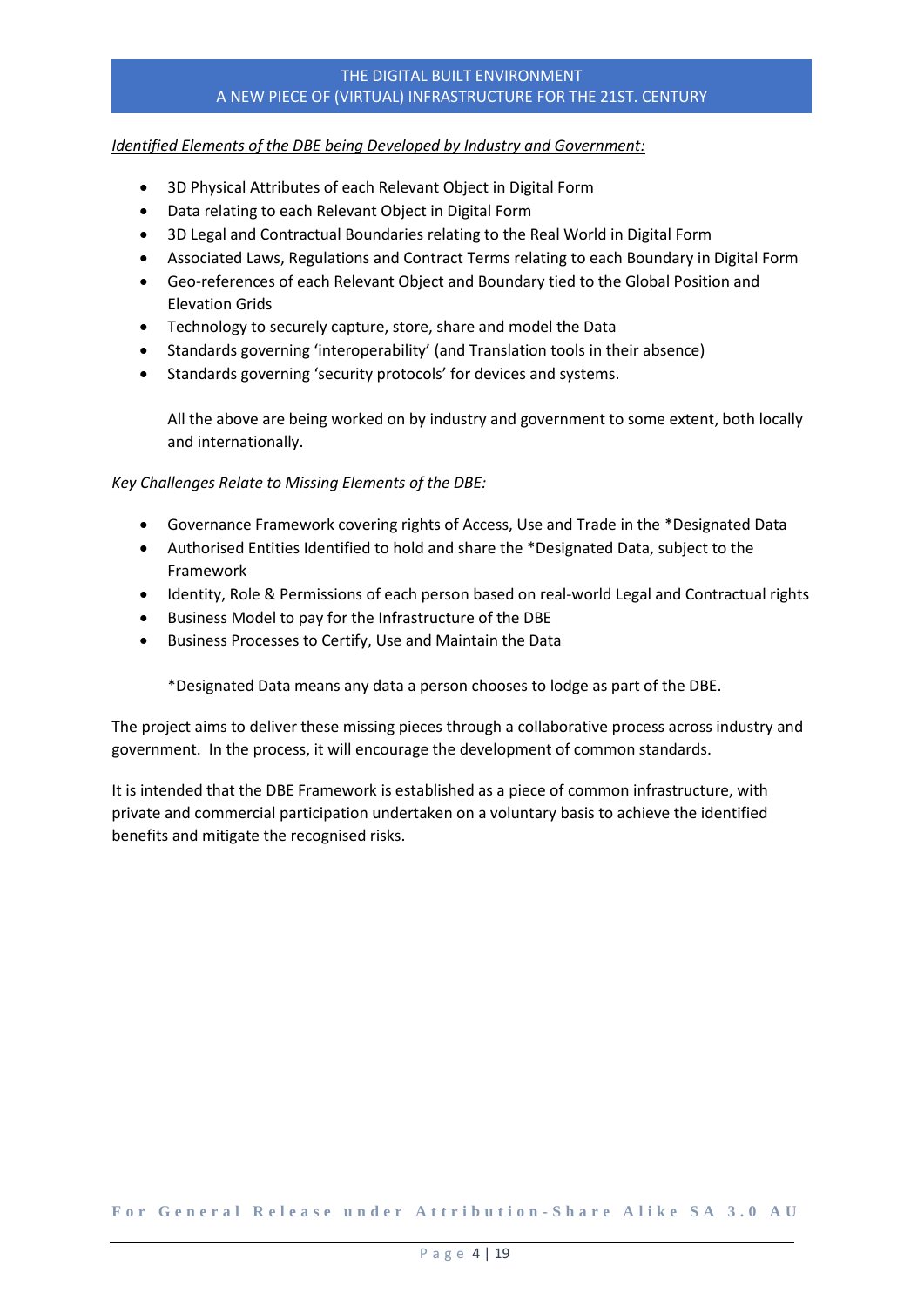## THE WAY FORWARD

## *Working Together*

The meeting agreed that the DBE could not evolve through 'market forces' alone. Concerted action is required to realise the benefits and mitigate the risks posed by digitisation of our world.

Results from the Q&A during the meeting on 26 Feb confirmed that:

- 77% of the participants at the meeting want to work together to make the DBE happen
- 11% while not in a position to work on the project will actively promote it
- 9% will give moral support

#### *Workgroup*

The major outcome of the meeting was an agreement to form a working group, now being established to guide the development of the terms of reference and scope of the DBE.

These will include:

- agreement relating to the underlying principles and required elements for the DBE
- and subsequent development of the governance framework.

The workgroup will be drawn from attendees, as well as from approximately 30 people who have expressed interest but were unable to attend on the day. The backgrounds of non-attendees include finance and insurance, as well as major property owners and developers, lessees, and those involved in emergency services, health and safety, and the law. (Refer list at the end of the communique).

With momentum building, it is envisaged that many more stakeholders will join the push for the DBE to be built as a piece of common infrastructure, within a common governance framework that allows maximum opportunity for businesses to add value on top of it, just like the internet.

#### *Common Objective across Stakeholder Organizations*

To accelerate development of the framework, each of the major stakeholder associations who have participated in the workshop (together with other associations to be nominated by the workgroup) will be asked to adopt as one of their strategic objectives:

*"To work with key stakeholders to develop the governance framework for the DBE by end 2019".*

Taking this route will:

- 1. create a working group representing a cross-section of interests
- 2. avoid the need to establish yet another 'industry body', while keeping a common objective.
- 3. facilitate coordination through a single team across multiple organisations
- 4. minimise costs through the contribution of in-kind support and funds

By encouraging existing associations and their members to develop the framework in a collaborative environment (supported by the people who have offered to help drive it forward over the coming months), it is envisaged that the framework will be developed by the organisations that will eventually 'own' the process.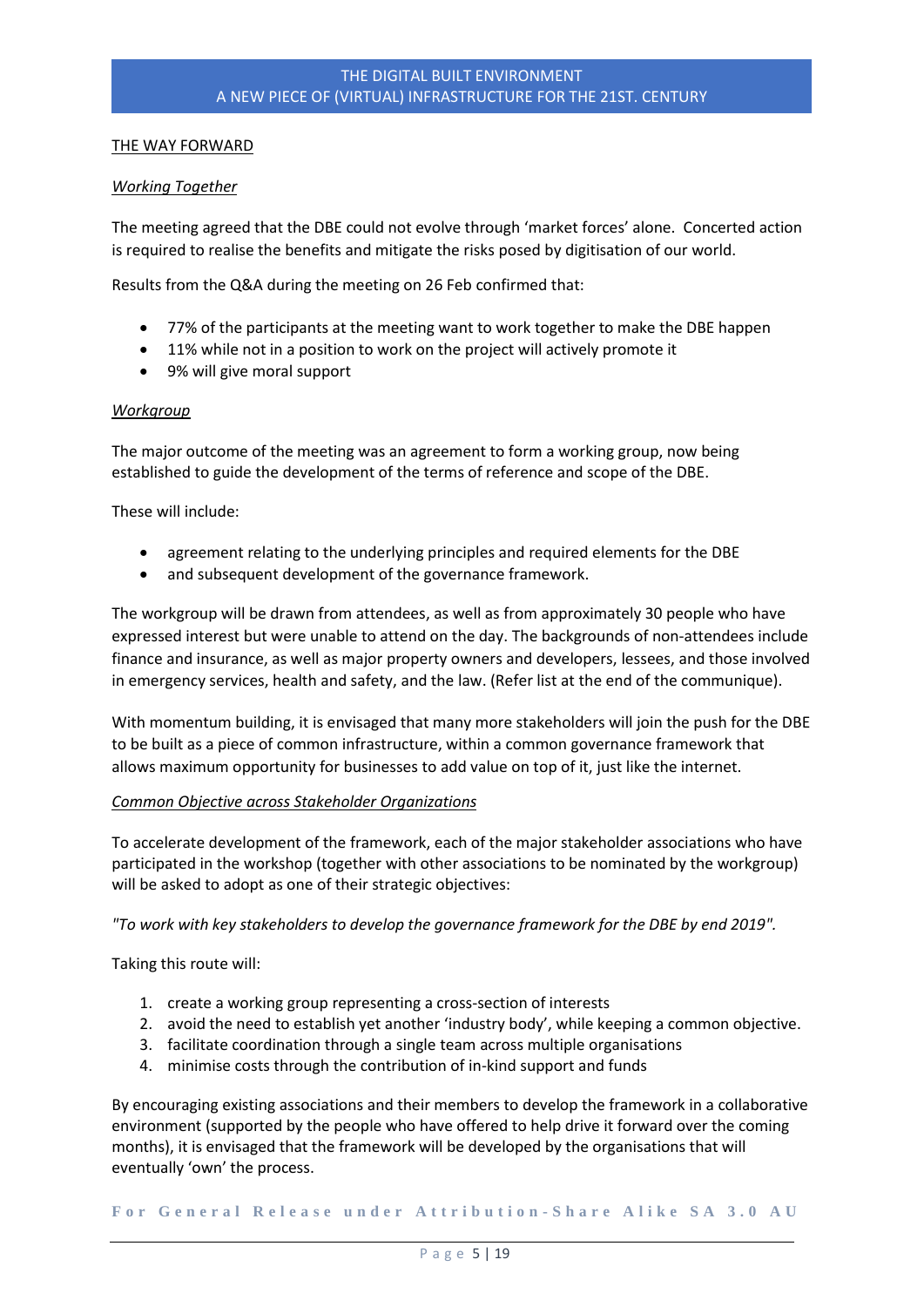## *Government Support*

Once industry demonstrates the need for, and agreement with a governance framework, it will pave the way for the Federal and State Governments to adopt a National regulatory approach to support it. This approach is similar to the evolution of the new National Electronic Property Exchange (PEXA), which the DBE will need to interface with. The form that this may take is a matter for Government.

## *Storing and Curating the Data*

With the Framework in place, key stakeholders will be encouraged to store and curate the 3D data being generated for specific projects for later re-use by other parties on other projects; saving future time, cost and errors throughout the property cycle, from planning to decommission. A number of businesses at the meeting indicated a willingness to host the data, subject to the new Framework.

# *Common Standards*

While the focus of this project is on the governance framework, it is recognised that full interoperability requires the development of common standards. Globally, there are a range of organisations working on this challenge. The evolution of the DBE highlights the importance of this work.

#### *Adapting Business Processes*

As the amount of stored 3D data grows, businesses will adapt their processes to take advantage of third-party 3D data, with more and more using Virtual, Augmented and Mixed Reality to convey information and make decisions. They will be able to do this confidently as long as they know the data representing the DBE has been appropriately certified, locked and securely managed in accord with an agreed Governance Framework.

#### *Running Pilots*

In parallel, several pilots are proposed to tease out the practical problems faced in bringing the DBE together. While it is open for the workgroup to consider other pilots, the opportunity exists to develop at least some of these in conjunction with the 3D Qld project. Though 3D Qld is focussing first on the development of a 3D Digital Cadastre (tied to the global position and elevation grids), it has strong synergies with the DBE. These were recognised at the meeting. Asked about the importance of the 3D Cadastre, participants overwhelmingly endorsed it as a key/central component of the DBE (71% endorsing), with the other 29% considering it at least one of many factors impacting the DBE.

The workgroup will need to explore the opportunity for joint pilots directly with the 3D Qld Taskforce, which is chaired by Peter Sippel who has been a strong supporter of the DBE vision.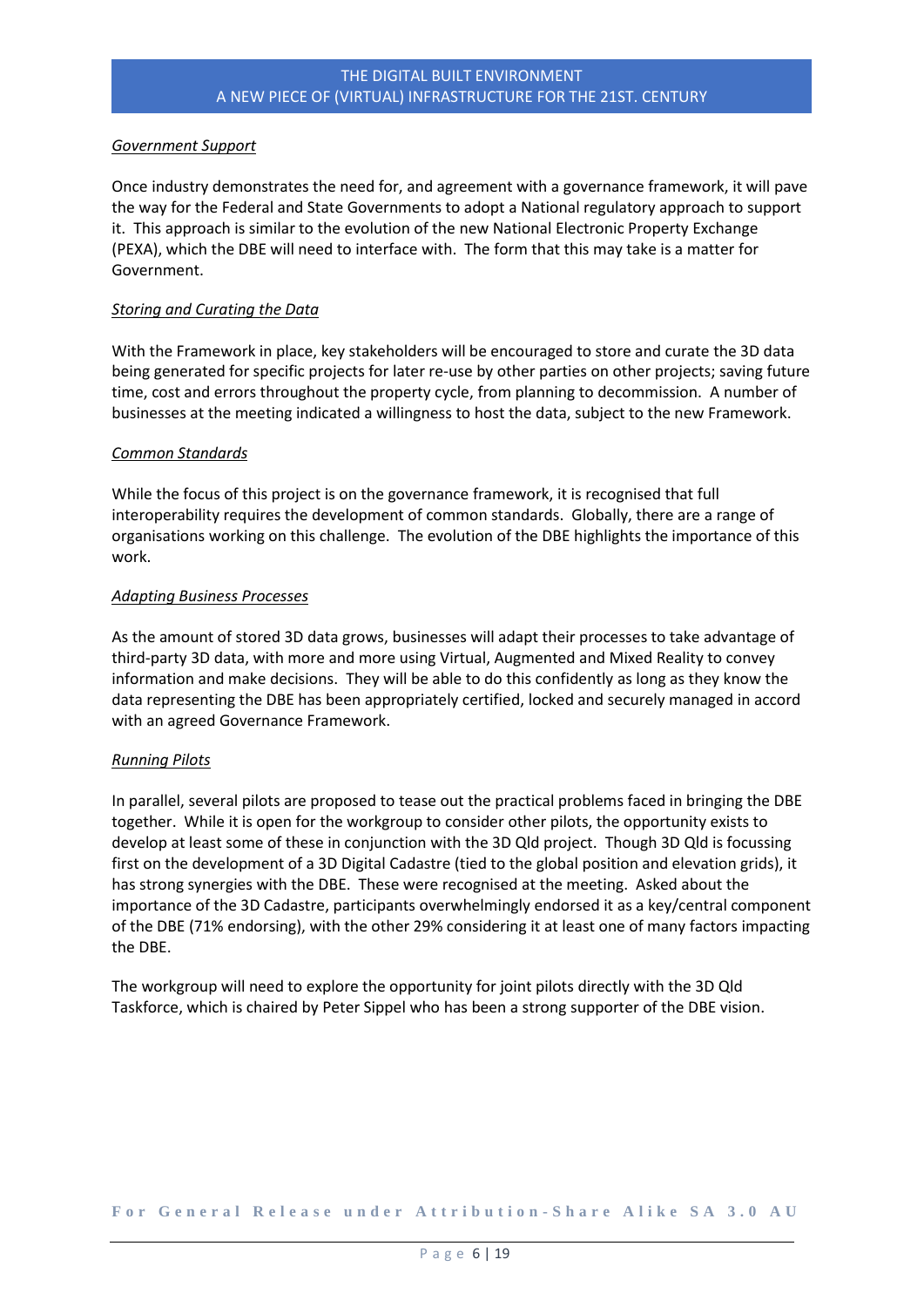## COMMENTS FROM STAKEHOLDERS

The following comments offer further insight into how the DBE will benefit us all, as well as highlighting the existential risks entailed in doing it badly. In some cases, we have had to quote 'industry sources' simply because certain organisations restrict who can speak on their behalf. In these cases, the quotes reflect the views of the general stakeholder group, rather than a particular participant.

## *Benefits Throughout the Built Environment*

*Michael Haines, CEO VANZI (Virtual Australia and New Zealand Initiative) and convenor of the meeting, asked attendees to: "Imagine, at its simplest, being able to get a painting quote online. Give several painters access to the 3D computer model of your house to measure up, showing them what colours you want where. Imagine if each painter can see that they need scaffolding, or if there are any access problems (by seeing your house situated in its 3D city model). With the help of their quoting software, you immediately get a fixed price without anyone having to travel anywhere. What would that save the painters quoting, and how much easier and less error-prone for you?"*

*"On the other hand, who would be happy to have anyone nosing around the model of their home, checking out the layout and contents? We have locks on our doors for a reason. Why should the virtual world be any different? But then we need to know where the boundaries are in the model, and the rights that go along with them, and also who it is that wants access."*

*"Even more concerning, without a proper governance framework and security protocols, the ad hoc linking of 3D property & equipment models with sensors linked to our energy, water and telecom grids, provides a whole new cyber-attack surface that could bring our cities to a standstill".*

In the course of discussions over many months, others too have suggested new ways in which the DBE will add value:

*Simon Cookes, Founder LARKI, has said: "You can do similar (to the painter) with your architect, local council and trades for a part renovation, or complete new build. These models will offer a much richer view of 'existing conditions' than traditional point surveys. Ultimately, we should be able to access full 3D models of your building and surrounds, as well as all underground services - saving time, errors and cost in the planning and building process".*

*Luke Brannelly, MD of V2i Realtime has also observed: "Already developers are seeing planning assessment and approval times being dramatically reduced by using virtual models to enhance understanding by all stakeholders impacted by a new development. Most people can naturally understand 3D space, particularly if they can be immersed and undertake a journey of self-discovery in that space - in a way no 50 or 500-page report can ever hope to explain. These emerging visualbased smart technologies which activate spatial memory and a true sense of presence, are enhancing equity by enabling unprecedented levels of collaboration and participation, resulting in real clarity and understanding of outcomes in real-time, across the entire project lifecycle. As more and more buildings are modelled and retained for future use, control over access rights to private spaces will become critical, if we are to protect our private and commercial interests".*

**F o r G e n e r a l R e l e a s e u n d e r A t t r i b u t i o n - [S h a r e A l i k e S A 3 . 0 A U](https://creativecommons.org/licenses/by-sa/3.0/au/)** *Local Government representatives have observed that: "The ability to seamlessly integrate private models with the City's model for planning and building approval purposes offers the potential to speed these processes, including feedback from the community when required. This capability is in keeping with the trend we see for cities around the world using 3D models to provide improved*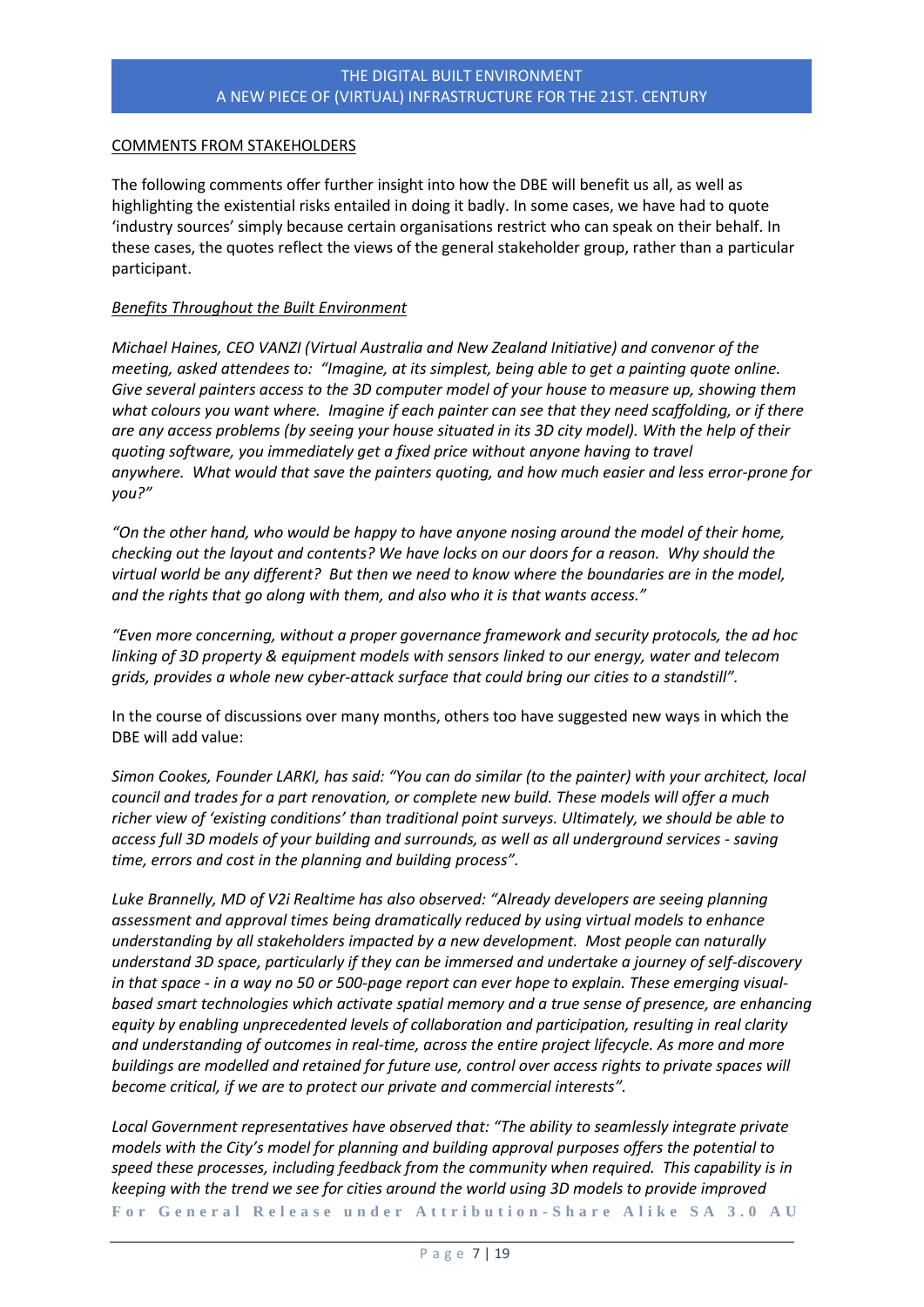*context for decision-making. A clear benefit of the DBE is the ability to keep separate private and public access based on the embedded rights boundaries".* 

*Matt Coetzee, Client Director Cities, Aurecon has long recognised that: "For large infrastructure and buildings projects, it can take substantial time to gather all the information required on 'existing conditions', before a project can start. A particular example of this is the location and status of underground utilities. By creating 3D models of underground infrastructure, including foundations, tunnels, basements and services, and having them readily available, we can substantially reduce delays and, ultimately the cost of construction. A few cities around the world are already working towards this goal, but continue to grapple with how to share what could be commercially sensitive data, and how to protect the data owner's rights. I am convinced that creating an agreed governance framework, which allows parties to safely and easily share data between projects, could save considerable time and cost."*

As an instance, in November 2017 the Australian Financial Review highlighted the delays in building a \$2.1 billion light rail line running down the heart of Sydney's CBD. The paper noted that for the past two years, the consortium has warned that it is still finding new utilities underneath the path of the tracks and that it still cannot give a fixed date when it will be running!

*Andrew Hansen, Senior Project Manager for Workplace Transformation, Westpac sees "value in a 3D Digital World helping tenants to understand how proposed changes in the workplace will affect them, and in capturing and reflecting back (in 3D) ideas from stakeholders, making it easy for people to communicate their ideas and concerns. It is also possible that a common governance framework that determines rights of access, use and trade in any model tied to each person's real-world interests would obviously simplify the process of using 3D property models".*

*Nicholas Burt, CEO of Facility Management Association of Australia has said: "The association is working to increase the awareness of the power of 3D models to reduce the time and cost in managing the built environment. Time is wasted by people having to make explorative site visits to understand the problem, before returning with the required parts to make repairs. The use of models would improve productivity. It would also make it easier to keep track of information about assets (equipment) as a virtual object. This information could include a full parts list and maintenance history.* 

*In time, the models will likely become dynamically linked to sensors, allowing managers to simulate the impact of proposed changes within a building to reduce operating costs and/or simulate FM service delivery approaches. The technology to deliver these services largely exists. What is missing is the broad understanding of the value, the expertise required to use the technology, and the framework that clarifies rights of access to the data, security and ownership of data. Development of the Digital Built Environment can be a first step to help increase awareness, as well as simplifying access while protecting privacy and commercial interests".*

*Julie O'Donohue, Founder Next Address, foresees: "Within the next five years, many properties will be sold online using 3D virtual models. These will enable complete freedom of movement in and around the (virtual) property, enabling buyers to inspect without having to visit, except possibly for their final choice - and maybe not even then if the models are professionally certified. Drones and photogrammetry are bringing the cost down, making it easy to get your model made. It is quite possible for these sales models to become the initial bedrock of the DBE as they quickly proliferate".*

*Emergency Services have suggested that: "In the case of a fire, emergency services could get breakglass alarm access to the model to plan their response en route, potentially enabling the fire to be*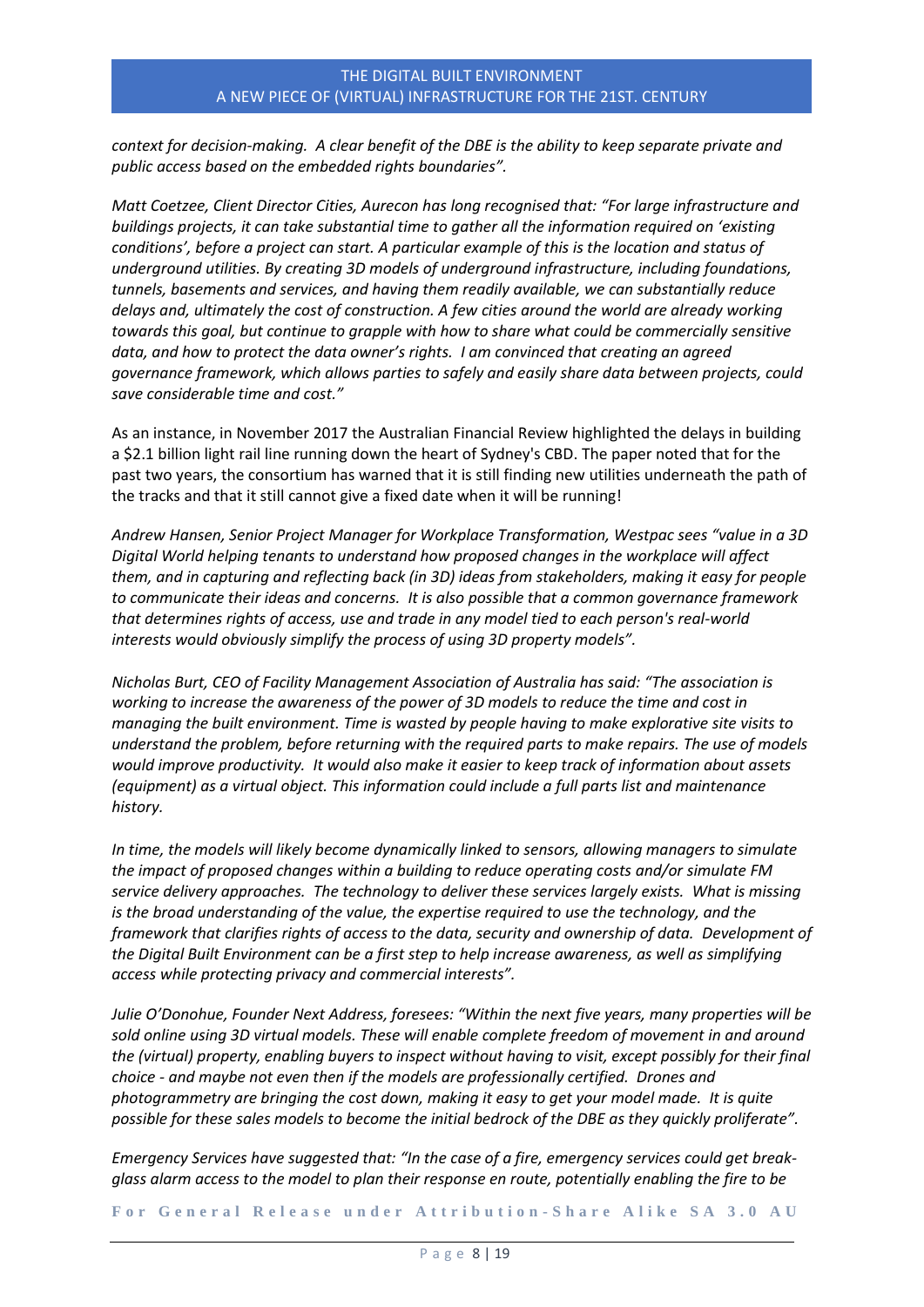*extinguished before it takes hold of the whole property. And, using a drone and camera, after a fire or flood or storm or earthquake or other accidents create a new 3D model to show the extent of damage".*

*Others within the insurance industry have asked: "What if your insurer could take the 3D model of your property created by emergency services and compare it to the model of the insured building? How much quicker would it be to assess the damage, settle a claim and do a re-build?"*

*Dr James L Murray, MD of Work Healthy Australia, has said: "rehabilitation specialists spend 80% of their time on the road. Being able to see a 3D model of the property to understand trip hazards, and the need for ramps and hand holds etc. would save all this time. Specialists could specify the changes they want directly in the model from their office, or even home. Tradespeople could then quote off the model (again no travel required). And, when the work is completed, pictures could be taken to update the model, allowing the specialists to approve the work for immediate payment. These are massive savings allowing us to provide much better services to many more people, more quickly at much less cost! Of course, just as we need permission to come on to your premises to do an onsite inspection, we would expect to have to get approval to access the model as per the DBE vision".*

*Deanna Hutchinson, CEO Spatial Industries Business Association, has noted that: "As well as being able to search semantically; with all relevant data linked to each virtual object, we will be able to locate data by simply searching for the object that the data relates to. This search can be conducted entirely in Virtual space, or in the real world using Augmented or Mixed Reality. Ultimately, we will be able to query most information by simply indicating the object or space we are interested in which is in keeping with how humans navigate the real world. This will normalize the way we interact with data - subject of course to our rights of access. Boundaries in the DBE, including contractual boundaries (say for a plant room in a building), are important for access to the spaces in each model. And, just as importantly, for access to the data that relates to each space and object. The problem is managing who has what rights across the whole natural and built environment on a consistent basis, as people's interests and rights in the real world constantly change; which is why the DBE governance framework is so important and urgent. By defining authorised models, prescribing their terms of use linked to real-world property and contractual rights, we can create a mirror-world for decision-making. It also raises the prospect of a whole new profession whose job it is to certify the accuracy of any DBE model for third-party use. We see this as a great opportunity for Surveyors, as well as others within the Spatial and Built Environment professions".*

These are just some of the ways in which 3D models may be used in the future within a common governance framework to improve delivery of infrastructure, buildings, goods, services and information throughout the economy, while mitigating the risks from bad actors.

As well, an integrated and standards-based interoperable virtual world will help to reduce resource use by moving activity from the real world (of atoms) into the virtual world, while supporting competition at all levels between:

- vendors of hardware used to capture the data
- software suppliers who model the data
- data warehouse managers that hold and curate the data
- professions that create and certify the data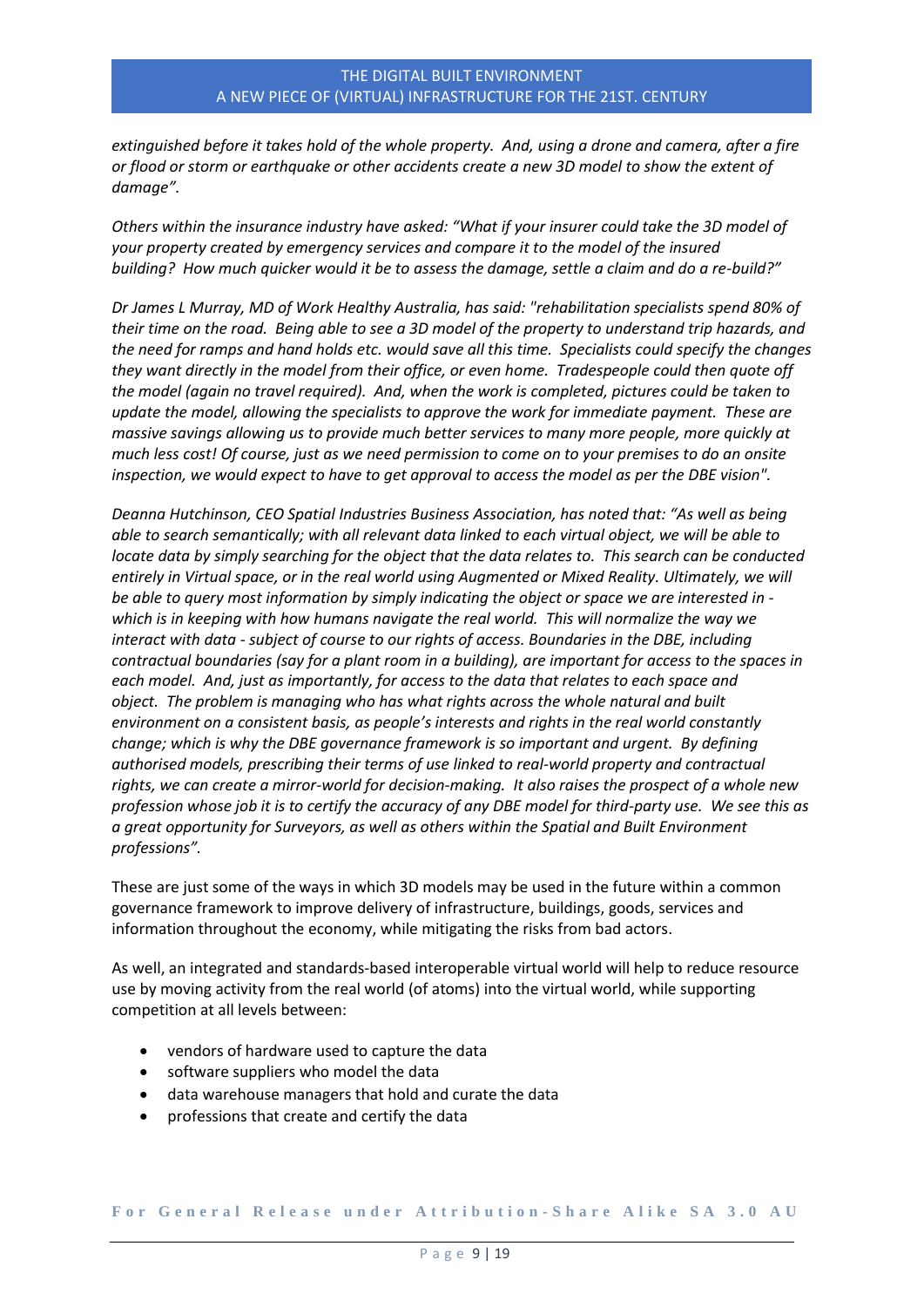## *And Not Just Property.*

Increasingly, manufacturers like GE and Siemens are also using digital models of individual parts assembled into virtual working models of finished products that can fully simulate their operation. In time, such models are expected to be linked to sensors embedded in buildings and infrastructure and linked to our power, water and telecom grids to provide real-time whole-of-life management of every relevant object in our natural and built environment - to save even more time, errors and cost.

#### DELIVERING THE BENEFITS AND MITIGATING THE RISKS

Most manufactured goods and many new buildings are already being modelled during the design process, with more and more buildings being modelled in 3D for sale using Virtual Tours. Instead of these models being discarded after their first use, they can be retained at almost no cost to form a part of the ever-growing DBE… once the framework is set up to ensure security.

Ultimately, the DBE will comprise billions of models (one for each relevant object/device) created using different hardware and software, each under the control of different entities - all tied to the global position and elevation grids for precise positioning and seamless integration.

The DBE aims to deliver the benefits and mitigate the risks by building in both technical and governance solutions to protect privacy and security at the outset.

#### *Blockchain and Smart Contracts may have a role*

*Matthew Ramage is Trimble's Segment Manager for Asset Management and the MEP Global Marcom Director. In a recent article published in the [Constructible](http://constructible.trimble.com/construction-industry/from-bim-to-blockchain-in-construction-what-you-need-to-know) blog, he noted: In a BIM [Building Information Model] process, the model can be seen as the contract between the owner, the GC [General Contractor] and the subcontractor. The physical construction needs to match the model. If you deviate from the model, you may be asked to return and fix it. If the model has clashes or errors, you could raise a change order.* 

*...Imagine the client has a budget for the entire project, and they keep it in a wallet (right now, this wallet is their bank account, but consider it a dedicated project wallet of funds). The GC also has a wallet, and so do all the sub-contractors. Some of the owner's funds go to the architect and engineers to create the 3D building model. This then goes to the GC who establishes the key milestones in the project, along with the tranches of money to be released at that point. The GC ties these to areas of the model and they each form 'smart contracts' with the owner.* 

*"Smart contracts are computer programs that secure, enforce, and execute the settlement of recorded agreements between people and organizations. As such, they assist in negotiating and defining these agreements."*

*The subcontractors do the same resulting in a very long list of tasks and associated payments, each with verifiable milestones. Each of these verifiable elements will be represented on the BIM model…*

*From this, each time a milestone is completed, a smart contract is fulfilled. I install the first fix electrics; the GC verifies the contract is complete, funds move from the GC wallet to my own automatically. There is no paperwork, payments are made in small amounts and not lumps, cash flow is never a problem, and most importantly, issues don't compound on top of one another… Payment amounts could also be linked to scheduling, to incentivize timely work completion.*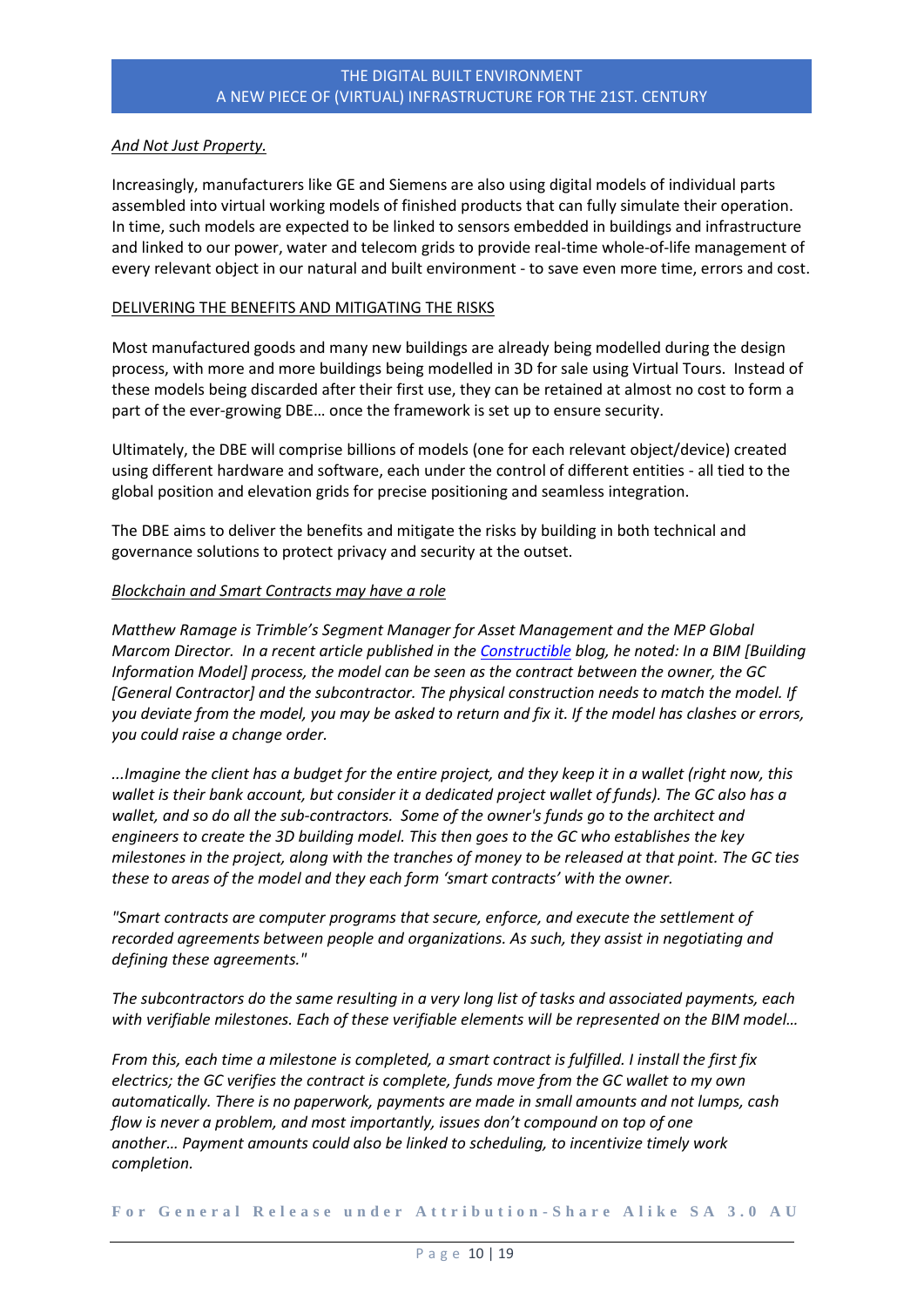*Now imagine this pushed all the way up the chain. Each complete smart contract is shown as progress on the model. The GC can then track progress and spend against granular results. The owner can see their model moving gradually from virtual to reality and a corresponding spend associated with the progress. Funds are only released on verification of agreed tasks (smart contracts). In this, the owner sees their wallet decreasing, moving through GC, then subs, then materializing in the physical building".*

Similar processes can be envisaged throughout the property life-cycle. Key is knowing what rights each person has with respect to each part of the model/building in question at each stage of its life.

#### *Governance Principle*

To protect privacy and commercial interests, and to enhance security, the February meeting endorsed as a key principle, that:

"the DBE include embedded legal and contractual boundaries, where the rights of access, use and trade in each model mirror each entity's rights in the object that the model represents".

*Peter Sippel, Chair of the 3D Qld Taskforce, has long recognised the importance of a geo-referenced 3D Cadastre to the DBE. As he explains: "Having embedded boundaries in the DBE means everyone can navigate the federated model and deal with each other within the DBE - as if in the real world. This will greatly simplify interactions and avoid the need to employ a whole new profession of 'spatial lawyers' to interpret rights in the model, different to your real-world rights! Of course, it will be crucial that the accuracy of the models and embedded boundaries be appropriately certified – a role well suited to the surveying profession".*

This provision is not intended to override current Intellectual Property rights. Under the proposed DBE framework, a person could only use or deal with the model to the extent they could use and deal with the property that the model represents. If an owner sold the property, they would have to sell their interest in the DBE model at the same time. This transfer of interest will be facilitated by the integration of the DBE with the National Electronic Property Exchange.

More simply, if a lessee could move partitions without the approval of the lessor, they could do so in the model. If not, they would first have to get the lessors approval (via the DBE) to change the model. In the end, it should all come back to our real-world rights.

It would, of course, be up to the parties concerned to grant wider rights outside the DBE on any terms they may agree.

Nor should the principle of 'owner control over their property model' negate the opportunity for service providers to create models that are leased to owners, on any payment terms agreed for third-party access.

In practice, it would mean that the same people who have to knock on your front door to get entry to your home, would also have to get your approval to access inside its DBE model. Emergency services or local government or other instrumentalities would get access as needed and/or required by law, but not otherwise.

#### *Certification of Data and People*

It is envisaged from research undertaken that the DBE can be created so it is accessible via a 'selfsovereign identity' (with defined roles and permissions backed by authorised certifications). It

**F o r G e n e r a l R e l e a s e u n d e r A t t r i b u t i o n - [S h a r e A l i k e S A 3 . 0 A U](https://creativecommons.org/licenses/by-sa/3.0/au/)**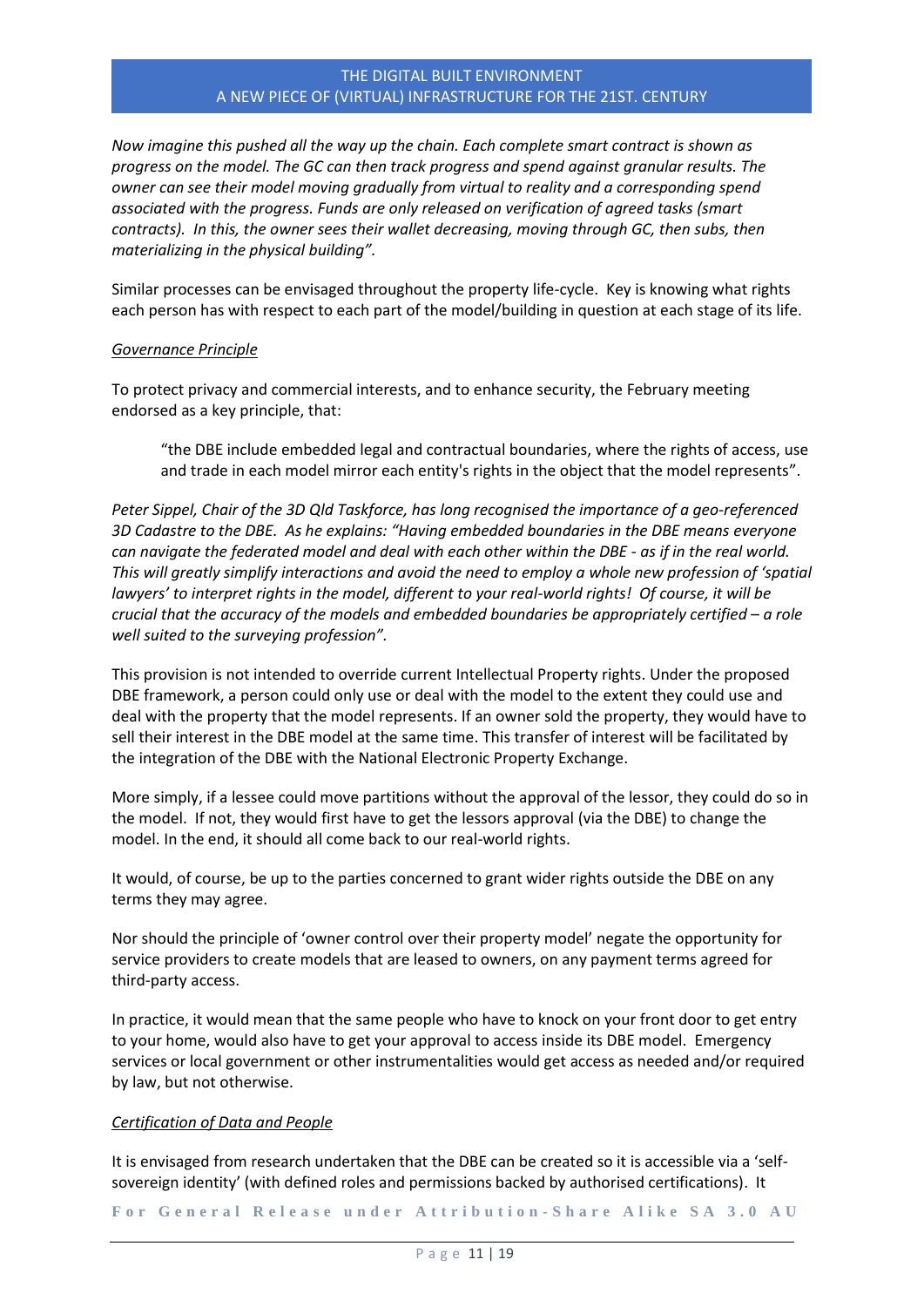would mean having to log into the DBE, just as you log into your bank account – potentially without having to manage a hundred separate passwords to get access to all the data that will make up the DBE!

In addition, processes will need to be developed to ensure all appropriate certifications are made by the relevant authorities and qualified professionals, with the certified models locked against change. The use of blockchain may offer a way of securing this trust without the need to set up a new central authority.

*Louise Mercer, the Head of Australia | New Zealand | Singapore for Everledger, a fast-growing blockchain and emerging technology company, says: "blockchain likely has a significant opportunity to improve government management, support urban planning, underpin the collaborative economy and contribute to sustainability policies in the framework of smart cities. Everledger has been pioneering the use of blockchain to enable the benefits of gathering information from widely diversified participants, and tempering this with the security and privacy enablement of cryptography. Incorporating blockchain into the development of smart cities will create a crosscutting platform that connects the cities' different services, adding greater transparency and utility, while still preserving required privacy and security. Everledger is excited about the DBE extending the digital world into the private sphere based on secure rights boundaries and the possibilities ahead for the digitisation of the built environment."*

#### *Operation of the DBE*

It is envisioned that:

- the data will be held by Authorised Entities (as defined within a Common Framework)
- subject to the rules outlined in the Common Framework,
- possibly managed via a Distributed Ledger.
- Once registered, each person would get As-of-Right access to all the data they are entitled to view without the need for searching. This would include all relevant legislation and contracts covering the property in question. (For this to happen, all laws, regulations and contract terms will need to have their applicable 'legislative and contractual boundaries' geo-referenced and made digitally accessible within the DBE Framework).

Authorised Entities may include:

- the State responsible for a large scale geomorphological model
- the City responsible for its city model,
- and Utilities responsible for the models of their infrastructure,
- as well as Commercial entities set up to hold third-party DBE models in accord with the agreed governance framework – say for homeowners, as well as smaller councils, utilities and commercial property owners.

*Lodging a Model In The Network Will Be Like Depositing Your Money In a Bank... Only More Secure!*

#### *Standards and Common Framework*

In addition to a common governance framework, to make it work seamlessly, we need standards and processes to facilitate interoperability.

**F o r G e n e r a l R e l e a s e u n d e r A t t r i b u t i o n - [S h a r e A l i k e S A 3 . 0 A U](https://creativecommons.org/licenses/by-sa/3.0/au/)** *George Havakis, Managing Director of GISSA International and founder of A-SPEC, says: "technology is not the issue – it will come and go, and data sharing will not solve interoperability. Fundamental to*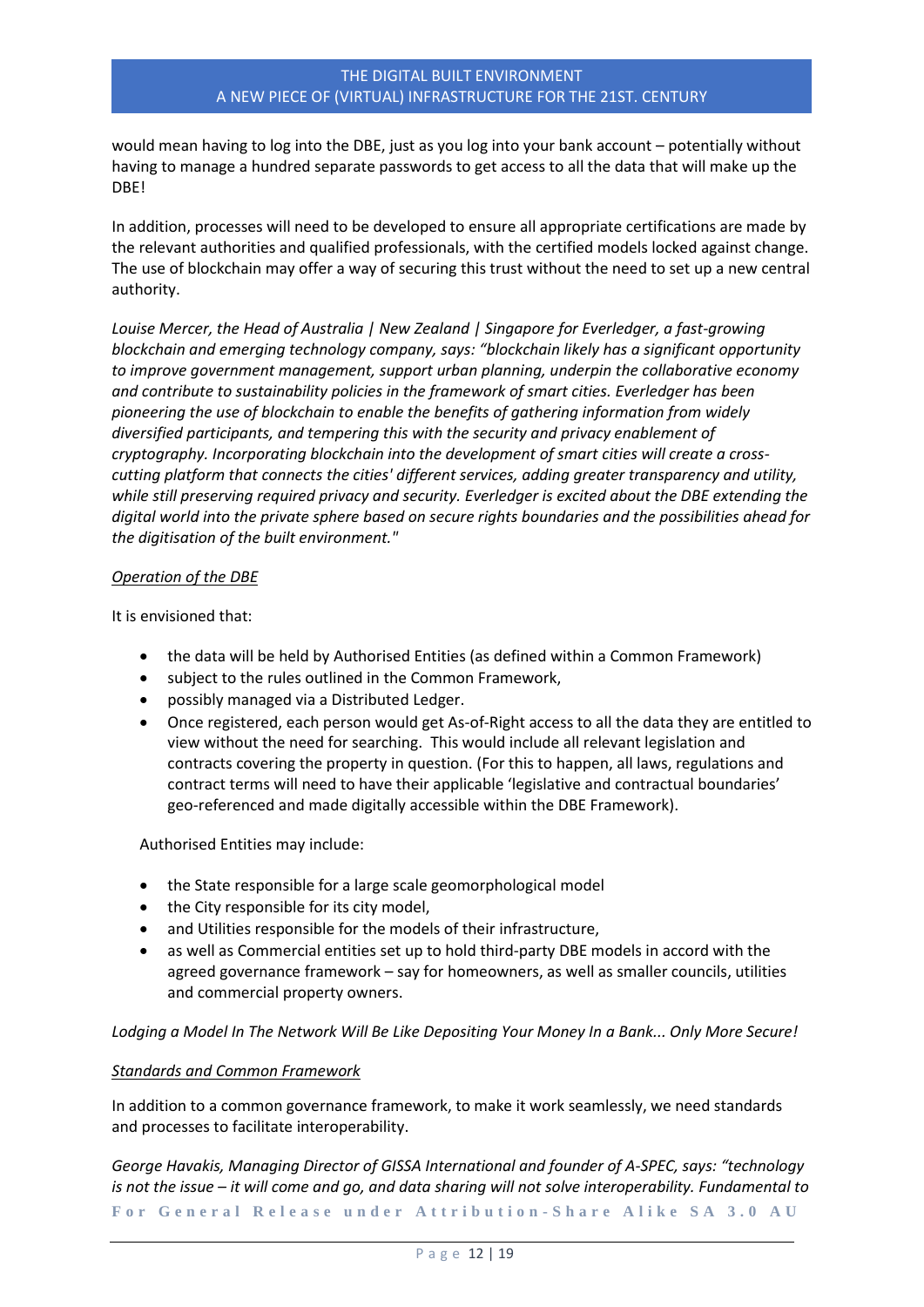*its success will be to establish the structure of the data that is to be harvested from the various models created and stored as part of the DBE and ingested into the various information systems by the users. This will provide certainty and confidence. Therefore, the DBE has to be technology agnostic. It will also be important to have an agreed set of processes for validation and verification. This is where technology will be valuable particularly with the advent of AI".*

*George has also observed, "Finally from our experience, of utmost importance will be to win the hearts and minds of the people who ultimately will be responsible as authors, creators, editors and analysts of the DBE. Key take away: it is 5% technology, 95% psychology. Which is why I support engagement through the existing stakeholder bodies, as they and their members must 'own' the DBE if we are to make it work".*

*Brian Middleton, Vice-President – ANZ at Bentley Systems concurs: "technology is not the inhibitor. While challenges remain, these are being and will be overcome in the near term. The biggest struggle is agreeing what problem are we trying to solve; namely how to store and share data from multiple sources in a way that protects privacy and commercial interests within a highly secure environment, where the rights of access, use and trade are straightforward and uniform across all jurisdictions. We support this DBE initiative as it offers a clear path toward the goal of a connected data environment under a common governance framework".*

#### *But Who Pays For It All?*

In simple terms, the DBE will be paid for by its users to secure the benefits and cost savings it provides.

The biggest cost (namely creation of each model) is not a factor in the DBE, as the upfront cost of each model will have to be justified on first use, e.g. for a new build, or renovation, or for sale, etc.

It is expected that as costs fall and the technology becomes simpler to use, the creation of a 3D model for many different purposes will be the norm, underpinning the development of the DBE.

At present, most data has to be generated from scratch for each new project using site visits, and paying for paper documents and pdf's that have to be re-input into other systems, This process often results in delays and transcription errors – assuming you can even find the data, or having found it, that you can be given legal access to it! The DBE solves all these problems.

Rather than adding cost, it is expected to reduce costs by facilitating the re-use of models and data that at present languish forgotten on disk drives (once their initial purpose has been fulfilled).

The cost of the underlying DBE infrastructure (that holds and shares the models) will most likely be paid for via fees for access for any commercial purposes, e.g.: when providing access to a DBE model to a financier or insurer, tradesperson, architect, planner, decorator, lessee, or courier, etc.

Just from the small sample at the meeting, there are a number of national and global organisations ready to offer their services to hold 3D models on a commercial basis within a common framework.

Once the framework is in place to regularise the rights of access, use and trade - enabling most of the process to be automated - these organisations expect to be able to provide a lower cost compared to users re-generating the data from scratch.

No doubt pricing structures will evolve as the amount of stored 3D data grows.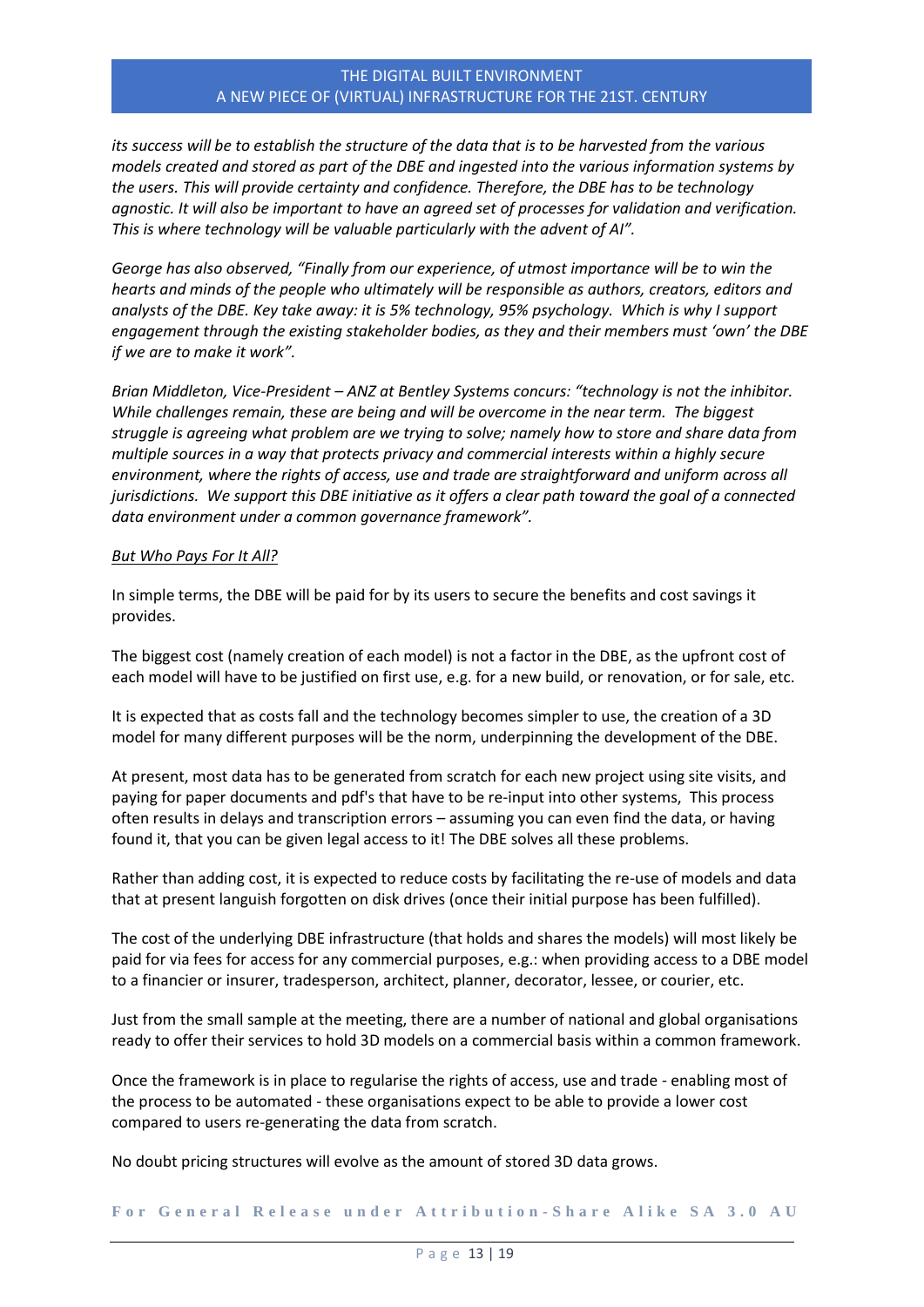Initially, organisations storing the data may get little return, but this is not seen as a problem where the storage can be offered as an adjunct to the existing business. The payoff will be like the telephone network, the more data that is accumulated by more parties, the more valuable it will become.

# *How Will Each Model Be Kept Up To Date?*

Fortunately, this is easily solved by simply changing our business processes to require delivery of *both* the object and its 'as-built' model before payment is made. Whether it is building a new rail line, or moving a partition, delivery of the in-process and as-built models will, in time, become mandatory in every contract.

# *Trading Platform*

Perhaps most significantly, the DBE network also has the potential to become a major trading platform for most goods and services. For example: If you want an architect, tradesperson or furniture, or just about anything else; or you want to lease or rent or buy a property. Simply log on and search for what you need. This search will be made much easier as AI assistants are developed to help narrow the field. Suppliers would not need to pay to advertise, only a small fee for making a sale (to pay for the DBE service).

#### *Potential To Reverse Adverse Psychological Effects*

While it is only a pipe dream at present, this business model has the potential to reverse the adverse psychological effects now apparent in a whole digital generation who is kept glued to their screens by behavioural triggers aimed at increasing screen time for advertising dollars. Without advertising needed to pay for the service, people will be freed to engage online for their benefit, not the benefit of the platform.

#### *World First*

The DBE project represents a world first that aims to bring together not only public and private 3D data sets with precise positioning but also the rights boundaries governing access, use and trade in the models themselves (and all related data). All within a common governance framework designed to protect private, commercial and common interests within a highly secure network that pays for itself out of transaction fees on commercial use.

It is seen as perhaps the most important piece of shared 'infrastructure' to be created this century. With the potential to deliver better outcomes, more quickly at much less cost across many sectors of the economy - realising \$billions of savings for Australia alone, while mitigating the existential risks arising from the integration of the models with sensors and our utility grids.

Importantly, the DBE will be able to be used as a template on a global scale, as the governance structure adapts to whatever local laws apply to the property being modelled. It will then be truly interoperable.

#### *For further details, or to join the Workgroup, or otherwise contribute*

**Contact:** Michael Haines m.haines@vanzi.com.au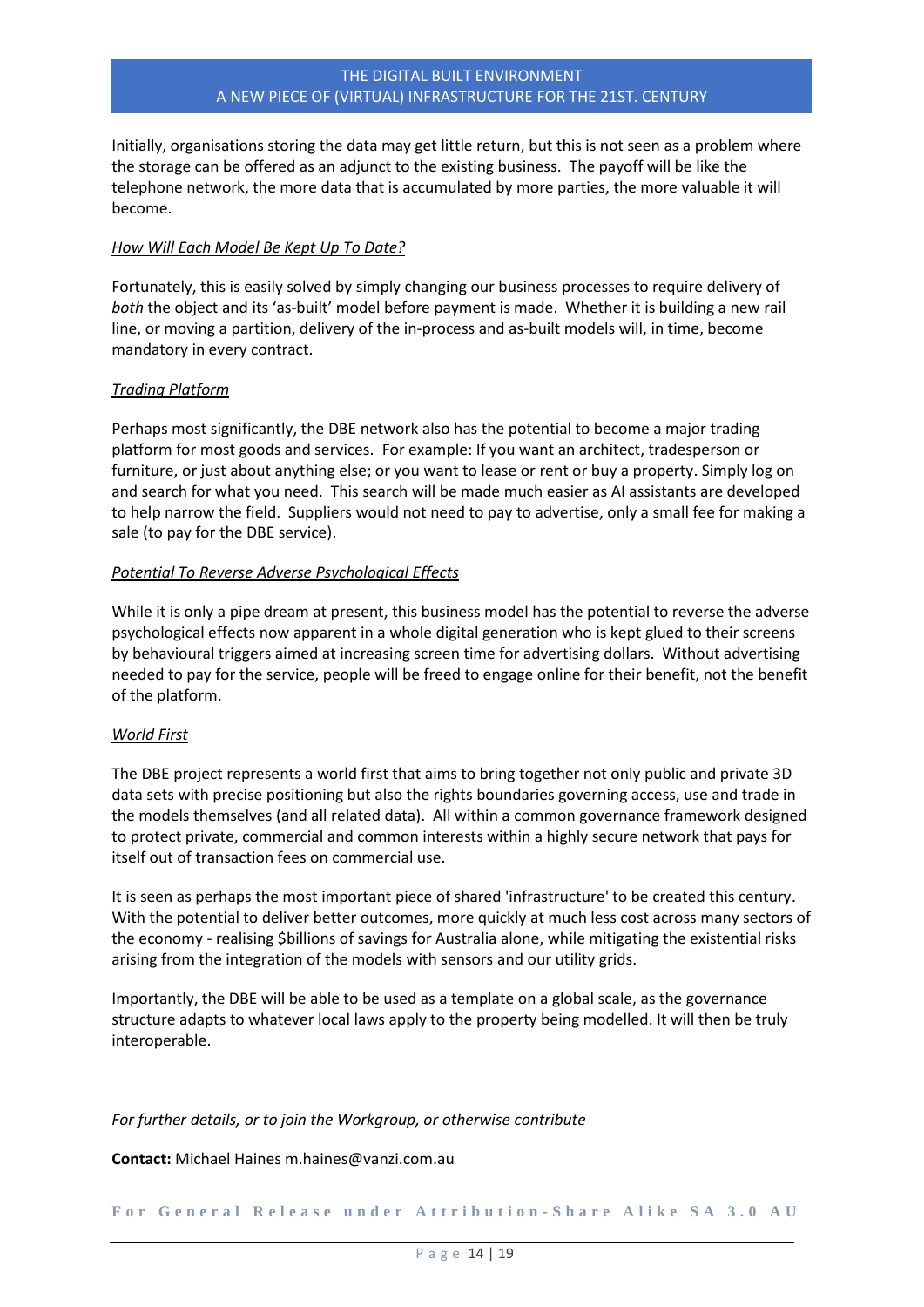# People and Organisations represented at the Inaugural Meeting of Stakeholders on 26 February 2018;

| <b>Name</b>     | <b>Surname</b>   | Role                                                                              | Organization                        |
|-----------------|------------------|-----------------------------------------------------------------------------------|-------------------------------------|
| Steve           | Appleby          | <b>BIM Practice Lead ANZ</b>                                                      | <b>AECOM</b>                        |
| Rohan           | <b>Bakker</b>    | Local Functional Manager Survey &<br><b>Spatial Solutions</b>                     | <b>SMEC</b>                         |
| Luke            | <b>Brannelly</b> | <b>Managing Director</b>                                                          | V <sub>2i</sub>                     |
| Stuart          | Bull             | Lead for Digital Engineering<br><b>Australian Hub</b>                             | Laing O'Rourke                      |
| <b>Nicholas</b> | <b>Burt</b>      | <b>Chief Executive Officer</b>                                                    | <b>FMA Australia</b>                |
| Alistair        | Byrom            | <b>Chair Spatial Industries Business</b><br>Association and<br><b>Chair VERIS</b> | <b>VERIS</b>                        |
| Dr Louisa       | Carter           | City Executive S.E. Qld                                                           | Arcadis                             |
| Peter           | Clack            | Director                                                                          | Ralph Beattie Bosworth              |
| Matt            | Coetzee          | Global Leader Planning and<br>Environment                                         | Aurecon                             |
| Simon           | Cookes           | Founder                                                                           | Larki                               |
| Steven          | Coyle            | <b>National BIM Technical Lead</b>                                                | Arcadis                             |
| Mark            | Deuter           | <b>Managing Director</b>                                                          | Aerometrex                          |
| Dorte           | Ekelund          | <b>Principal Advisor Smart Cities</b>                                             | <b>SMEC</b>                         |
| Riccardo        | Geppert          | Sales & Marketing Manager                                                         | V <sub>2i</sub>                     |
| Max             | Godley           | <b>Digital Delivery Lead</b>                                                      | <b>GHD</b>                          |
| Sam             | Griffiths        | <b>Survey Manager</b>                                                             | Jacobs                              |
| Michael         | Haines           | <b>Chief Executive Officer</b>                                                    | <b>VANZI</b>                        |
| George          | <b>Havakis</b>   | Founder-Director                                                                  | <b>GISSA International</b>          |
| Alan            | Hobson           | <b>BIM Consultant</b>                                                             | <b>Brisbane Airport Corporation</b> |
| Belinda         | Hodkinson        | Digital Engineering Strategy Lead                                                 | <b>SMEC</b>                         |
| Deanna          | Hutchinson       | <b>Chief Executive Officer</b>                                                    | <b>SIBA</b>                         |
| Daniel          | Kalnins          | Regional Director & Head of Digital<br>Enterprise                                 | Ridley                              |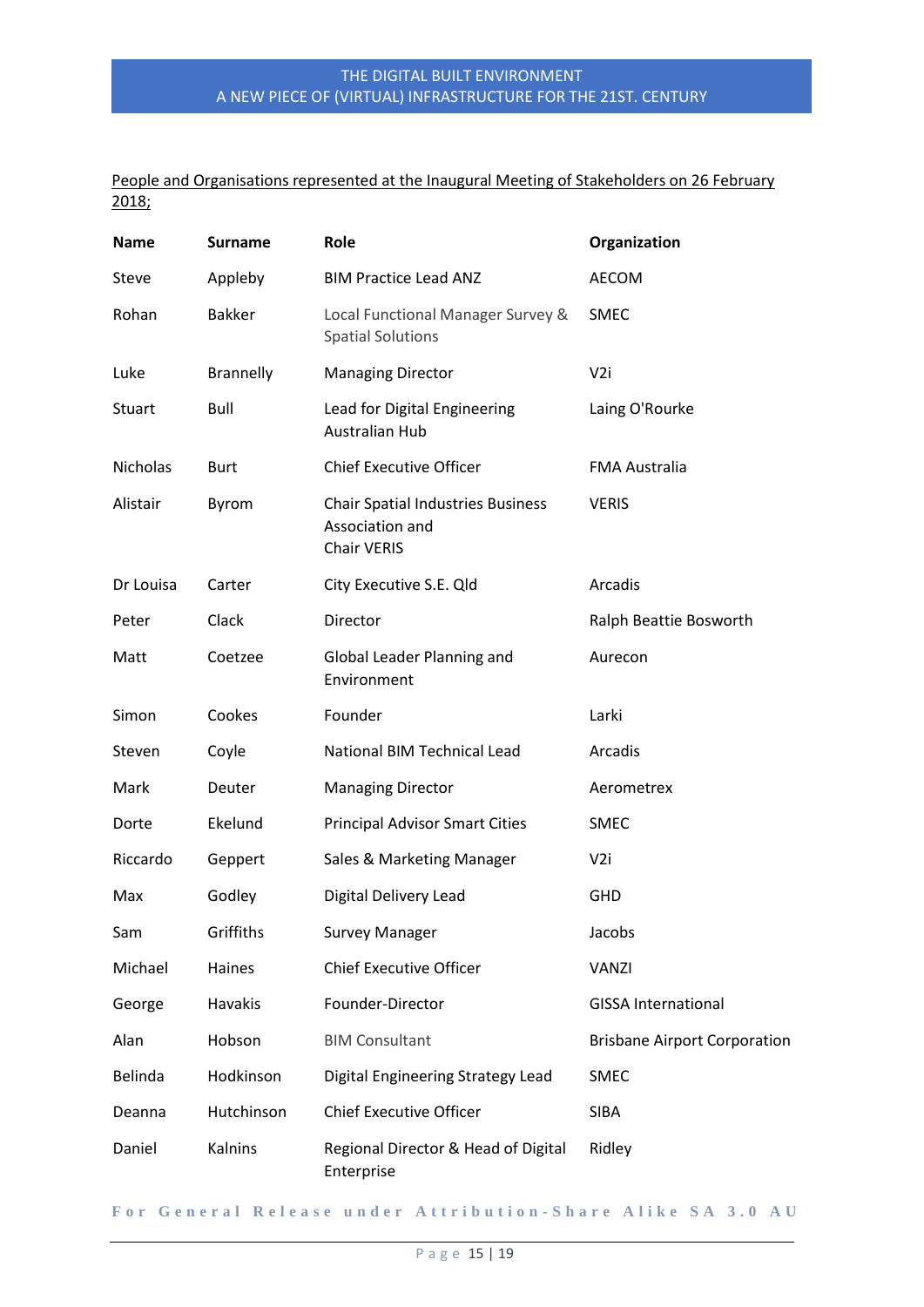| Craig         | Lamont      | <b>Business Director - ANZPac Markets</b>                                                                                                   | <b>BECA</b>                                                                                                                 |
|---------------|-------------|---------------------------------------------------------------------------------------------------------------------------------------------|-----------------------------------------------------------------------------------------------------------------------------|
| Daniel        | Lea         | Digital Engineering Lead                                                                                                                    | Jacobs                                                                                                                      |
| Scott         | Maclean     | Director and Data Scientist Specialist Nulink Analytics                                                                                     |                                                                                                                             |
| Robert        | Marigliani  | <b>Regional Director</b>                                                                                                                    | Bentley                                                                                                                     |
| <b>Braith</b> | McClure     | <b>General Manager Surveying</b>                                                                                                            | AAM                                                                                                                         |
| Louise        | Mercer      | Director of Innovation                                                                                                                      | Everledger                                                                                                                  |
| Megan         | Motto       | <b>Chief Executive Officer</b>                                                                                                              | Consult Australia                                                                                                           |
| <b>Brian</b>  | Nicholls    | <b>Executive Director</b>                                                                                                                   | AAM                                                                                                                         |
| Julie         | O'Donohue   | CEO/Founder                                                                                                                                 | <b>Next Address</b>                                                                                                         |
| Ryan          | Pearce      | <b>Regional Business Manager</b>                                                                                                            | Pointerra                                                                                                                   |
| Guy           | Perkins     | <b>Strategic Sales Director</b>                                                                                                             | Spookfish                                                                                                                   |
| Jim           | Plume       | Director, Co-Chair and Member of                                                                                                            | buildingSMART Australasia and bS<br>various bSA International workgroups International working with OGC Standards<br>Groups |
| Alan          | Rees        | <b>General Manager</b>                                                                                                                      | <b>Urban Circus</b>                                                                                                         |
| Peter         | Sippel      | Consulting Cadastral Surveyor and<br>Chair 3D Qld Taskforce                                                                                 | <b>VERIS</b>                                                                                                                |
| Alan          | Smart       | Chair Tasmanian Spatial Council and ACIL Allen Consulting<br>ex Principal                                                                   |                                                                                                                             |
| Warwick       | Stannus     | <b>Group Engineering Manager</b>                                                                                                            | A G Coombes                                                                                                                 |
| Shannon       | Thomas      | <b>Executive Director</b>                                                                                                                   | <b>BIM-MEP Aus</b>                                                                                                          |
| Esteban       | Valdebenito | Industry Consultant BIM ANZ                                                                                                                 | Aconex                                                                                                                      |
| Simon         | Vaux        | Director Digital Engineering TNSW<br>and<br>Chair of the National Inter-<br>Governmental Working Group for<br>Digital Engineering (IWG NDE) | <b>Transport for NSW</b>                                                                                                    |
| Bernadene     | <b>Voss</b> | Port Phillip Mayor and Member of<br>Fishermans Bend Ministerial Advisory Advisory Committee<br>Committee                                    | Port Phillip Council and Fishermans Bend                                                                                    |
| Grant         | Warner      | <b>Chief Executive Officer</b>                                                                                                              | Australian Institute of Quantity Surveyors                                                                                  |
| Stephen       | Watters     | Regional Functional Manager Urban - SMEC<br>Southern                                                                                        |                                                                                                                             |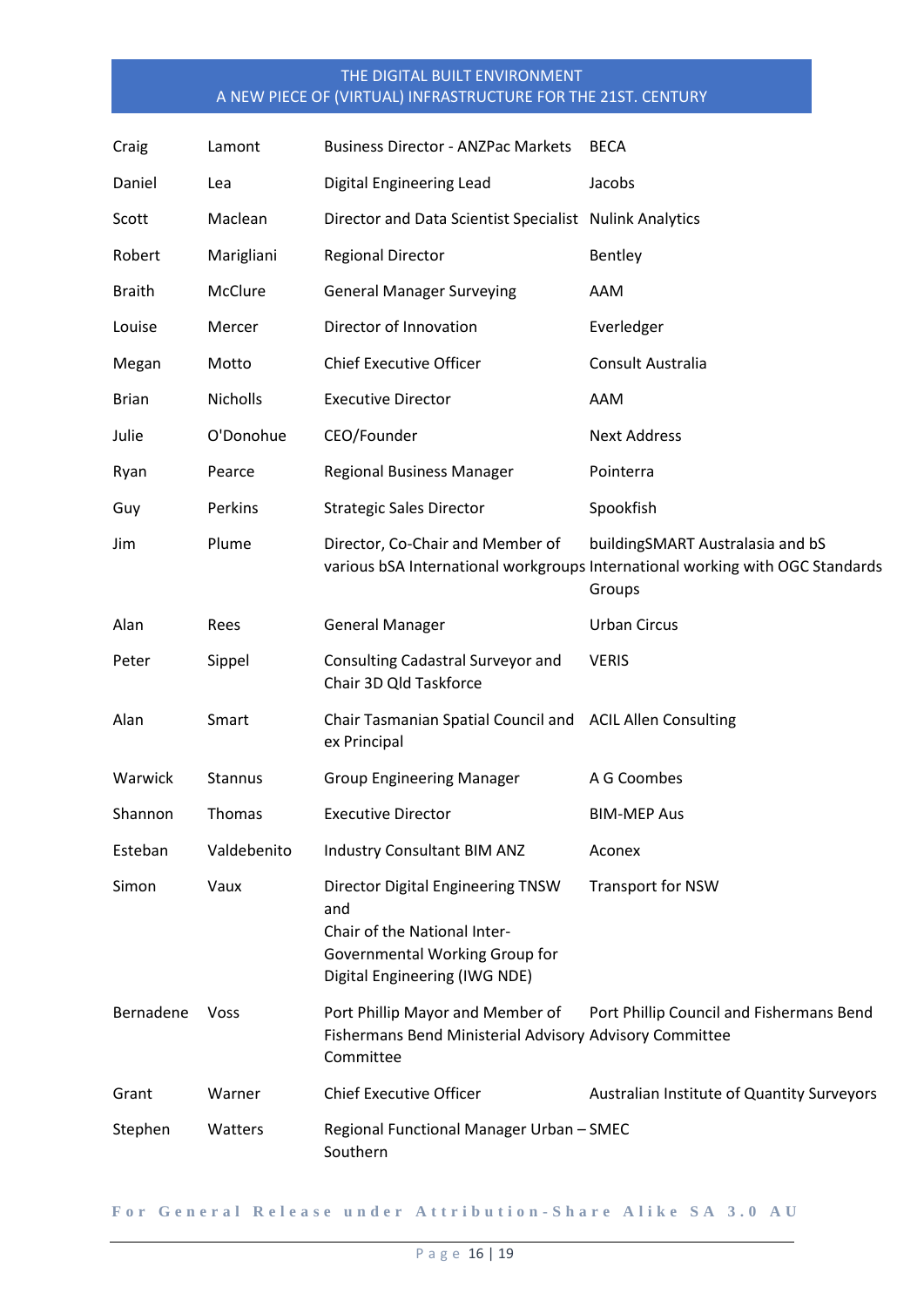| Frank | Weiss    | Vice President BIM                               | Aconex            |
|-------|----------|--------------------------------------------------|-------------------|
| Kevin | Weller   | Founder & Spatial Systems<br>Consultant          | Modern geoSystems |
| Craig | Wingrave | <b>Business Development Manager</b><br>Australia | Aconex            |
| Mark  | Wisely   | Senior Consultant                                | Aurecon           |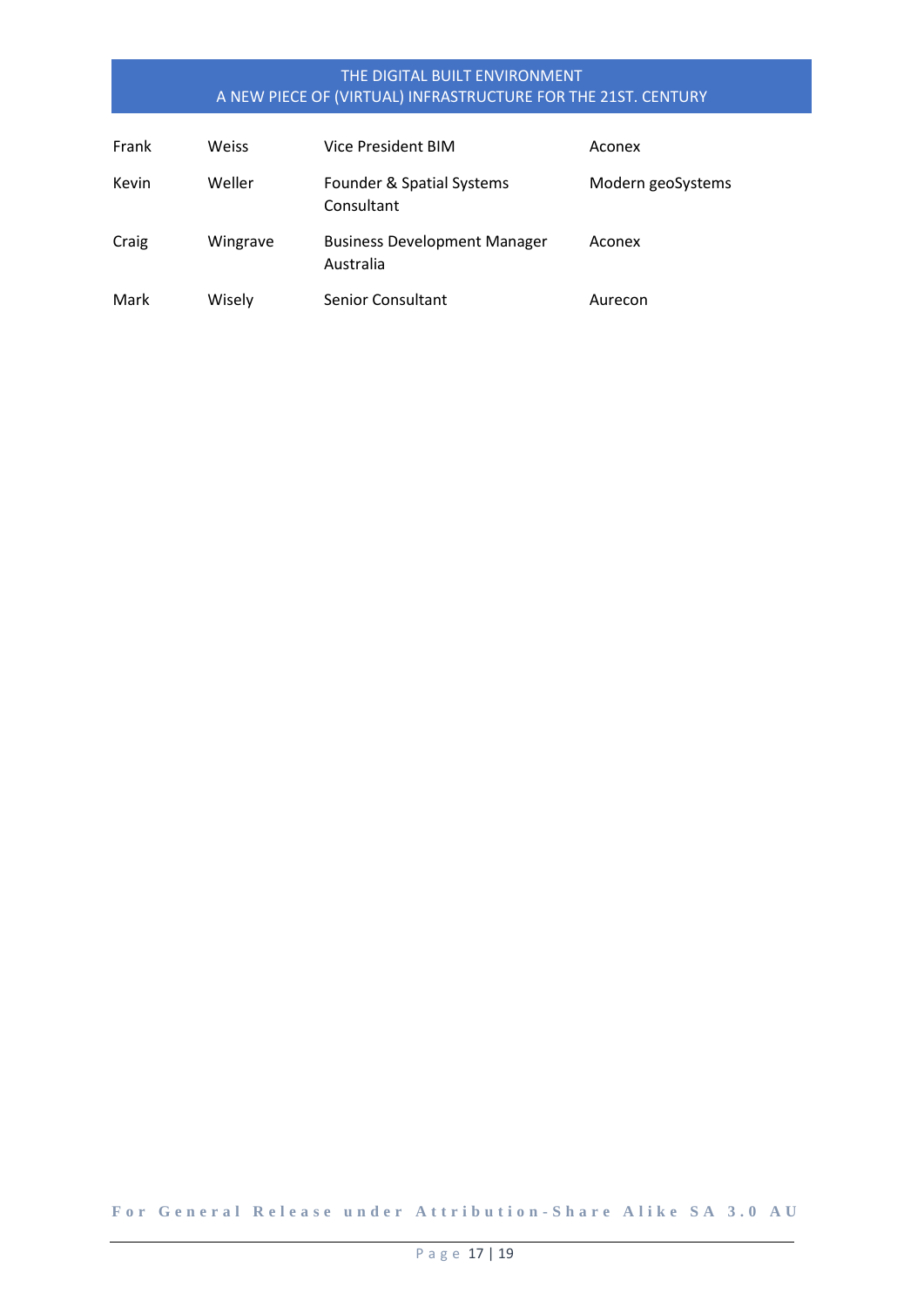# People and Organizations unable to attend the meeting who have expressed interest in exploring the development of the DBE

| <b>Name</b>  | <b>Surname</b> | Role                                                                                                          | Organization                                                            |
|--------------|----------------|---------------------------------------------------------------------------------------------------------------|-------------------------------------------------------------------------|
| Nathan       | Beplate        | <b>BIM Project Manager</b>                                                                                    | Lend Lease                                                              |
| Andrew       | Birmingham     | Editor                                                                                                        | Which-50                                                                |
| Michelle     | <b>Blicavs</b> | <b>Chief Executive Officer</b>                                                                                | <b>Consulting Surveyors National</b>                                    |
| Jamie        | Casas          | <b>BIM Manager</b>                                                                                            | Jacobs                                                                  |
| Dr Ben       | Coorey         | Director, Parametric Design Specialist                                                                        | The Institute of Digital Design<br>Australia                            |
| Robert       | Coorey         | <b>Corporate Relations</b>                                                                                    | The Institute of Digital Design<br>Australia                            |
| Elliot       | Duff           | <b>Robotics Research Consultant</b><br>Board Member Australian BIM Advisory Board                             | Data61                                                                  |
| Scott        | Falvey         | National Development Manager<br>(Office), Commercial/Industrial                                               | Stockland                                                               |
| Michael      | Fraser         | Visiting Professor UTS and Solicitor                                                                          | Michael Fraser                                                          |
| Mark         | Freeburn       | <b>Chief Executive Officer</b>                                                                                | AAM                                                                     |
| Amir         | Girgis         | Principal   Sustainability Manager                                                                            | Northrop                                                                |
| Dr Ben       | Guy            | <b>Managing Director</b>                                                                                      | <b>Urban Circus</b>                                                     |
| Andrew       | Hansen         | Senior Project Manager for Workplace<br>Transformation                                                        | Westpac                                                                 |
| Mohsen       | Kalantari      | Senior Lecturer and Co-Founder                                                                                | Melbourne University and<br>Faramoon (a Melb Uni Start-<br>Up)          |
| Michael      | Kilgariff      | <b>Managing Director</b>                                                                                      | Australian Logistics Council                                            |
| Andrew       | Maher          | Chief Digital Officer                                                                                         | Aurecon                                                                 |
| Adam         | Matteson       | National Property, Construction and Engineering<br>Portfolio Manager                                          | Suncorp                                                                 |
| Robert       | McGauran       | Founder of MGS Architects and Member of<br>Fishermans Bend Ministerial Advisory Committee                     | <b>MGS Architects and</b><br><b>Fishermans Bend Advisory</b><br>Council |
| lan          | McGregor       | <b>Strategic Accounts Director (ANZ)</b>                                                                      | Trimble                                                                 |
| <b>Brian</b> | Middleton      | <b>Vice President ANZ</b>                                                                                     | <b>Bentley Systems</b>                                                  |
| John         | Mitchell       | Ex-Chair                                                                                                      | buildingSMART Australasia                                               |
| David        | Mitchell       | Chair of buildingSMART, and<br>Founder at QSx Technologies                                                    | QSx Technologies                                                        |
| Dr James     | Murray         | <b>Managing Director</b>                                                                                      | Work Healthy Australia                                                  |
| John         | Naughton       | <b>Business Area Manager</b>                                                                                  | Trimble                                                                 |
| Tim          | Newman         | Director                                                                                                      | Comspec                                                                 |
| Sumit        | Oberoi         | <b>Executive Director</b>                                                                                     | <b>AMCA</b>                                                             |
| Max          | Ott            | Lead Confidential Computing                                                                                   | Data61                                                                  |
| Kumar        | Parakala       | <b>Global Digital Leader</b>                                                                                  | <b>GHD</b>                                                              |
| Chris        | Penn           | Deputy Chair of buildingSMART, and<br>AIM Manager Royal Adelaide Hospital, Spotless<br><b>Health Division</b> | Spotless                                                                |
| Chris        | Pynn           | Regional Digital Engineering Lead                                                                             | Laing O'Rourke                                                          |